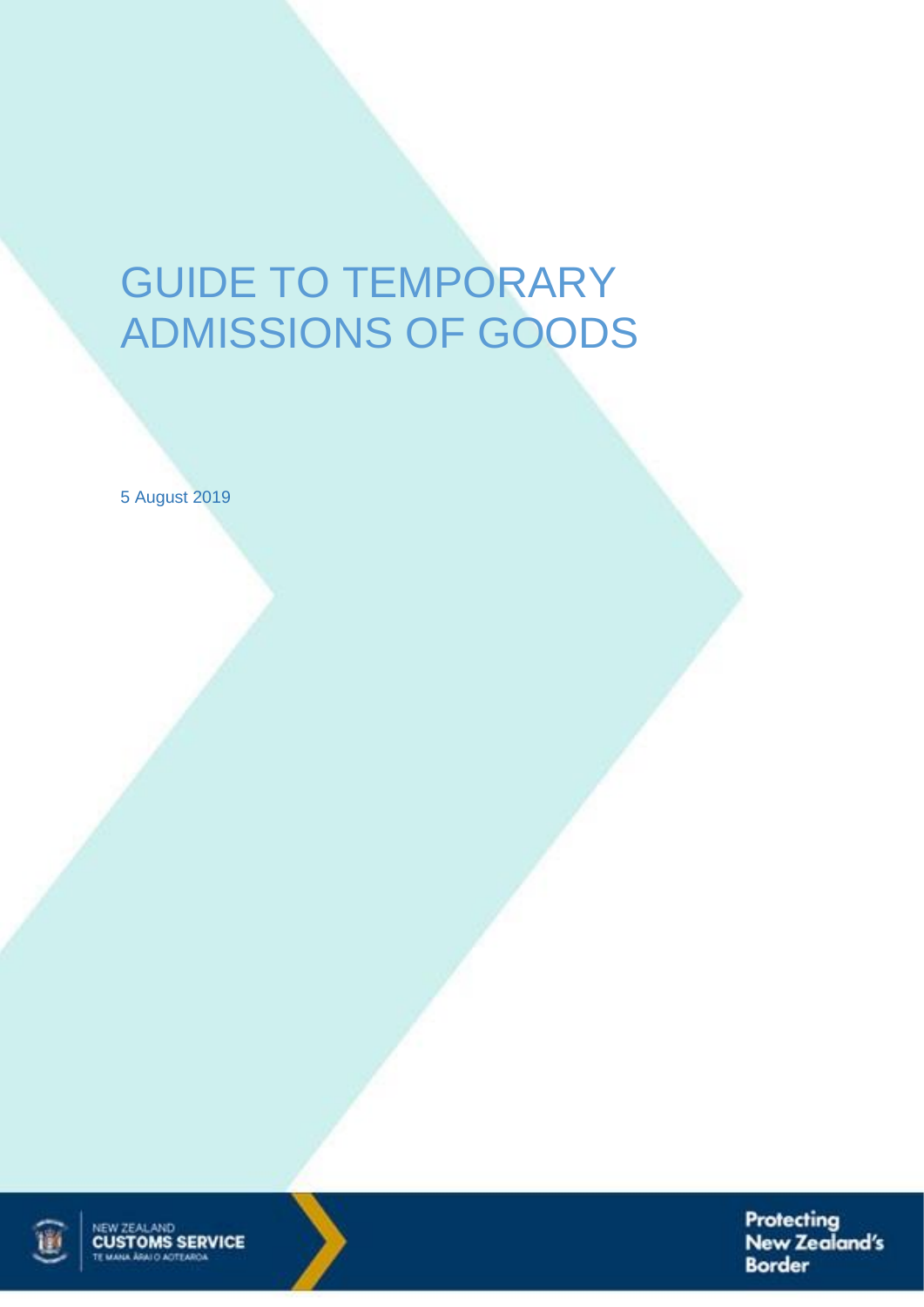# **CONTENTS**

| 1.  |                                                                                    |
|-----|------------------------------------------------------------------------------------|
| 2.  |                                                                                    |
| 3.  |                                                                                    |
| 3.1 |                                                                                    |
| 3.2 |                                                                                    |
| 3.3 | Goods imported in accordance with any treaty, agreement or arrangement 4           |
| 3.4 |                                                                                    |
| 3.5 | Household goods imported temporarily by visitors, including motor vehicles5        |
| 3.6 |                                                                                    |
| 3.7 |                                                                                    |
| 4.  |                                                                                    |
| 4.1 |                                                                                    |
| 4.2 |                                                                                    |
| 4.3 |                                                                                    |
| 5.  |                                                                                    |
| 5.1 | Goods entered using a temporary import entry (including yachts and small craft)  9 |
| 5.2 |                                                                                    |
| 6.  |                                                                                    |
| 6.1 |                                                                                    |
| 6.2 |                                                                                    |
| 7.  |                                                                                    |
| 8.  | Technical information for Customs brokers and freight forwarders 10                |
| 9.  |                                                                                    |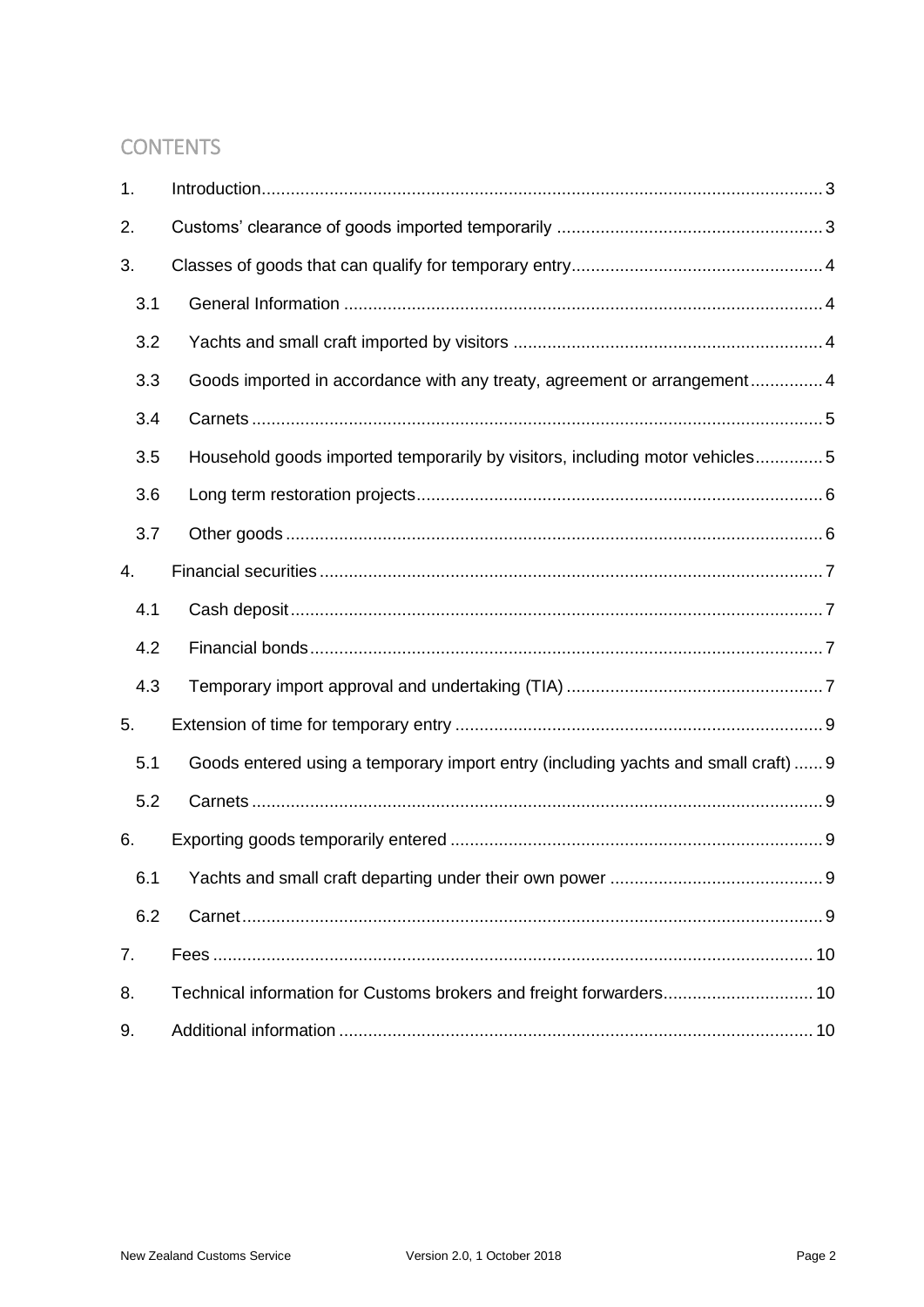## <span id="page-2-0"></span>**1. Introduction**

Goods imported to New Zealand on a temporary basis may be able to be imported without paying duty, including Goods and Services Tax (GST). This guide outlines the temporary imports requirements, including the categories of goods, and financial securities required.

Temporary imports generally only apply to goods that will be exported from New Zealand in the same condition as when they arrived. If any substantial changes in the goods is intended (e.g. through manufacturing or repair), additional requirements must be met.

While these provisions apply to all goods being temporarily imported, Customs encourages importers who are:

- GST registered with Inland Revenue, and
- importing low medium value goods liable to GST only, and
- holders of a Customs deferred payment account, where the Customs charges are less than NZ\$500, to import these goods on an import entry (declaration) and offset GST payments to Customs as input credits on their GST return.

This is Customs' preferred approach as the importer:

- does not have to do the follow up work required to complete the temporary entry of goods, and
- has no additional costs, and
- is not restricted in their use of the goods, and
- is not required to re-export the goods within the specified timeframe.
- Customs also benefits, as there is no follow up work required if temporarily imported goods have not been re-exported within 12 months, or the agreed period.

## <span id="page-2-1"></span>**2. Customs' clearance of goods imported temporarily**

A temporary import entry (TIE) is a document which is used to gain Customs' clearance of goods imported into New Zealand on a temporary basis. It provides Customs information on the nature of the goods, the shipping information, who is importing the goods, who supplied the goods etc. The exceptions are:

- i. goods imported under a carnet (see 3.4)
- ii. household goods that arrive in New Zealand with the visitor where they qualify for temporary importation without a financial security (see 3.5).

TIEs must be submitted electronically.

Customs will help private importers submit a temporary import entry, however, this service is not available for goods carried by travellers arriving at New Zealand's international airports.

A TIE should be obtained before arrival in New Zealand. If not, the goods will be held until a TIE has been submitted and finalised.

Commercial importers are required to submit their own TIEs – this service is provided by Customs brokers and freight forwarders.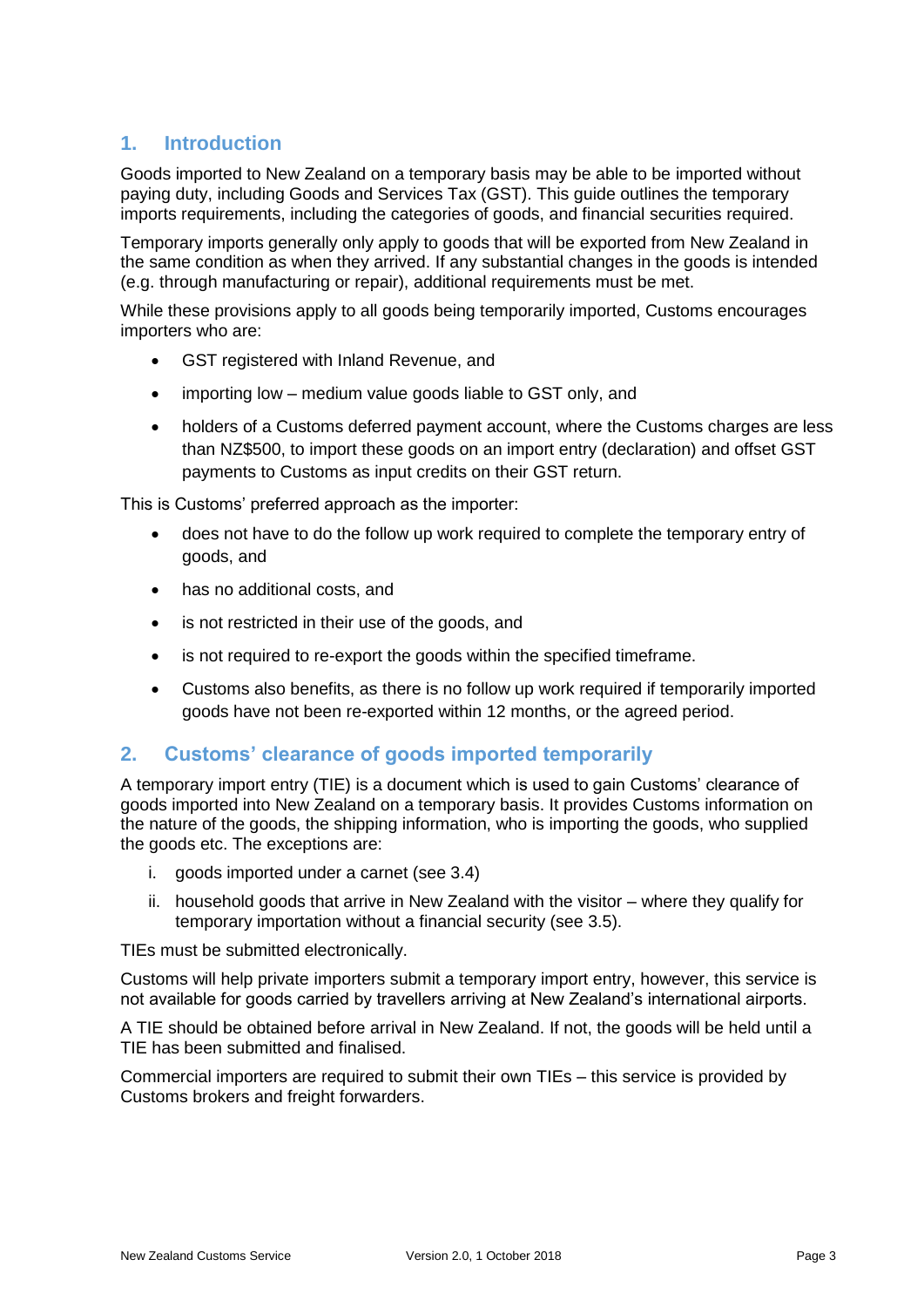## <span id="page-3-0"></span>**3. Classes of goods that can qualify for temporary entry**

#### <span id="page-3-1"></span>**3.1 General Information**

Commercial or privately owned goods that can be clearly identified and traced entering and leaving New Zealand may qualify for temporary entry.

To qualify the goods must:

- i. be identifiable by their unique nature or a serial number or other unique identifying feature, and
- ii. not be offered for gift, sale, exchange or distribution in New Zealand, and
- iii. not be consumable items e.g. paints, lubricants, food products, clothing, medicines etc.
- iv. be in New Zealand for no more than 12 months, with the exception of long term restoration projects (refer to [3.6\)](#page-5-0) which may take longer than 12 months, and yachts and small craft that may be here up to 24 months.

#### <span id="page-3-2"></span>**3.2 Yachts and small craft imported by visitors**

Visitors to New Zealand may import a yacht or small craft without paying duty and GST or a financial security provided they meet **all** of the following criteria:

- they are a permanent resident of a country other than New Zealand
- the yacht or small craft will not be sold or offered for sale in New Zealand, or destroyed or given away without permission from Customs
- the yacht or small craft will not be used commercially for hire, transport of cargo or carrying passengers.

**Note:** the qualifying criteria may be extended, on a case by case basis, to craft used for charter, provided the charter work is less than 65 per cent of the vessel's time in New Zealand.

Yachts or small craft that meet the above criteria can be temporarily imported for up to two years.

If the requirements above are not met, Customs will require a financial security and the yacht or small craft must be exported within 12 months.

#### <span id="page-3-3"></span>**3.3 Goods imported in accordance with any treaty, agreement or arrangement**

The New Zealand government has entered into a number of agreements that allow specific goods to be temporarily imported.

These agreements include goods covered by Customs Conventions for:

- goods imported for educational, scientific, cultural or humanitarian purposes
- tourist publicity material
- aoods imported for sports
- containers, pallets, packing and samples
- the temporary import of:
	- o animals
	- o professional equipment and goods for display or use at exhibitions, fairs, meetings or similar events
	- o road vehicles, private vessels and aircraft.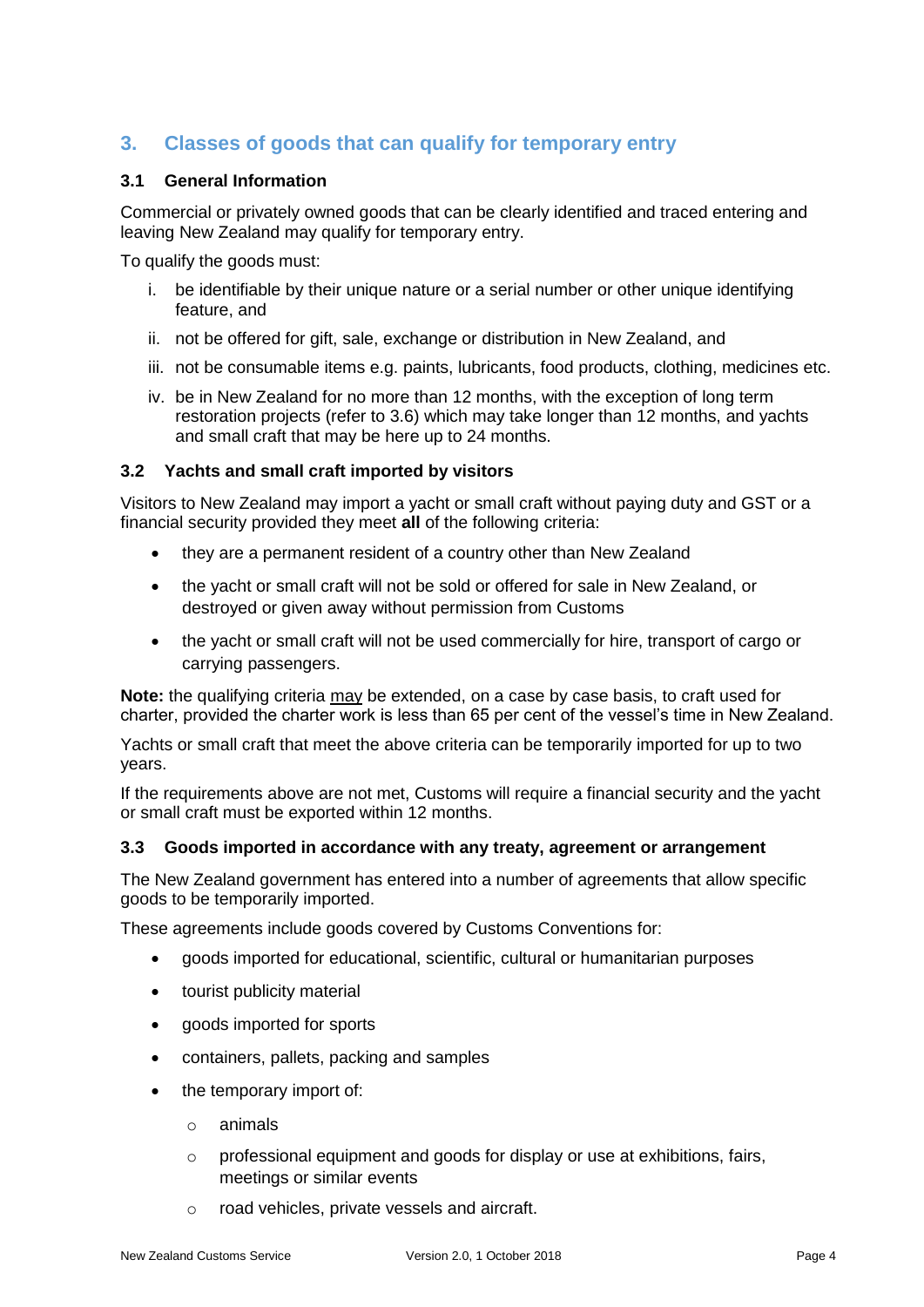Other qualifying agreements are:

- the Trans-Pacific Strategic Economic Partnership Agreement a regional trade agreement between Brunei Darussalam, Chile, New Zealand and Singapore.
- Inter-Governmental Agreements covering organisations, expeditions, visiting forces or other bodies that have been approved.

A TIE will need to be lodged to clear these goods if a carnet (see 3.4) is not presented.

**Note:** A financial security (see 4) to cover the duty and/or GST that would otherwise be payable on import may be required for goods temporarily imported under one of these agreements.

For further information about these agreements, please contact [feedback@customs.govt.nz.](mailto:feedback@customs.govt.nz)

#### <span id="page-4-0"></span>**3.4 Carnets**

**Carnets** are international customs documents that simplify customs procedures for the temporary import and export of goods, and incorporate an international guarantee. They are issued in the country the goods are first exported from, and are designed to enable Customs authorities in the exporting country to control the export and re-import of the goods. Carnets also enable Customs authorities in other countries to grant temporary entry and record when the goods are finally exported. They are valid for 12 months from the date of issue.

Carnets allow certain categories of goods to be imported temporarily free of duties and taxes. Where a carnet is accepted, there is no requirement to produce a financial security to Customs.

A carnet cannot be accepted in New Zealand for:

- goods imported for processing and repair
- goods imported for use or consumption in the manufacturing, commercial, industrial or agricultural sectors
- television advertising videotape and film
- goods that do not have unique identifiers or cannot be suitably permanently marked for identification purposes, for example, unmounted precious stones.

Two organisations in New Zealand issue carnets for goods being temporarily exported; the:

- Chamber of Commerce for items other than cars
- Automobile Association (AA) for cars.

Customs does not issue carnets.

If you're wanting to temporarily import goods into New Zealand on carnet, please contact your local Customs office/bureau and they will be able to give you the correct issuing organisation(s) contact details.

#### <span id="page-4-1"></span>**3.5 Household goods imported temporarily by visitors, including motor vehicles**

Visitors who intend to import their goods for up to 12 months may bring the following items into New Zealand without paying duty and GST:

- cameras (still, video, and motion picture) a supply of film, tapes, and accessories
- binoculars
- musical instruments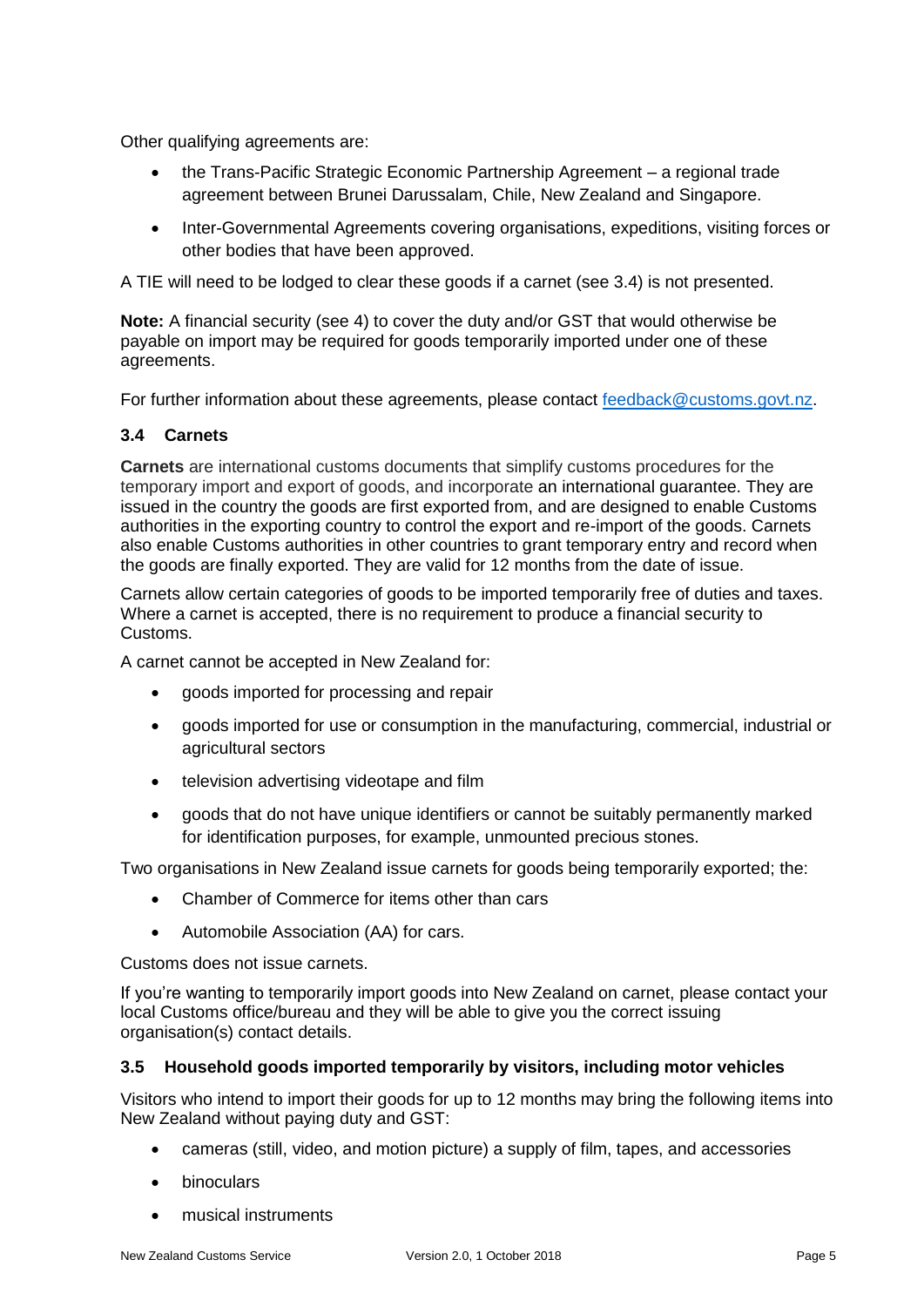- sound and video devices (e.g. tape recorders, CD players, mini disc players, DVD players, and dictating machines )
- portable radio receivers
- cellular or mobile telephones
- portable personal computers (laptops) and accessories
- baby carriages and strollers
- wheelchairs
- sporting equipment.

No TIE and financial security is required if Customs is satisfied that goods are for personal use only.

Visitors may also import a motor vehicle (including an attached trailer or caravan) without the payment of duty and/or GST if they intend to export it within 12 months and they hold a carnet (see 3.4).

If no carnet is presented, the vehicle can be cleared through Customs on a TIE and a financial security will be required (see 4) to cover the duty and/or GST that would otherwise have been payable when the motor vehicle was imported.

The security will be refunded when satisfactory evidence is presented that the goods have been exported within the stipulated timeframe, generally one year.

Note**:** Visitors' clothing, footwear, cosmetics, toiletries and jewellery can be imported free of duty and GST if they are for personal use.

#### <span id="page-5-0"></span>**3.6 Long term restoration projects**

Projects that involve the restoration of imported items (e.g. planes) often import parts and/or accessories, and take longer than 1 year to complete.

Customs will consider allowing the goods for such a project to be imported under a TIE with a temporary import agreement (TIA) (see 4.3) as security.

We consider many factors and will request documentation to determine whether a TIE, with a TIA, is appropriate. For example:

- the value of the goods, and parts/accessories, being imported
- the length of time the work is projected to take
- the contract terms between the owner of the goods and the restorer is there an agreed work schedule, agreed milestones, scheduled instalment payments etc.
- does the New Zealand company doing the restoration work have a proven track record?

In making its decision, Customs may approve the use of a TIE but with a different type of security (see 4.1 and 4.2).

If a TIE, regardless of security type, is approved for a long term restoration project the importer/restoration company will be required to provide progress reports at agreed intervals.

#### <span id="page-5-1"></span>**3.7 Other goods**

Goods that do not fall into one of the above categories may still be accepted for temporary admission of up to 12 months with a financial security. This will be determined on a case by case basis in discussion with Customs.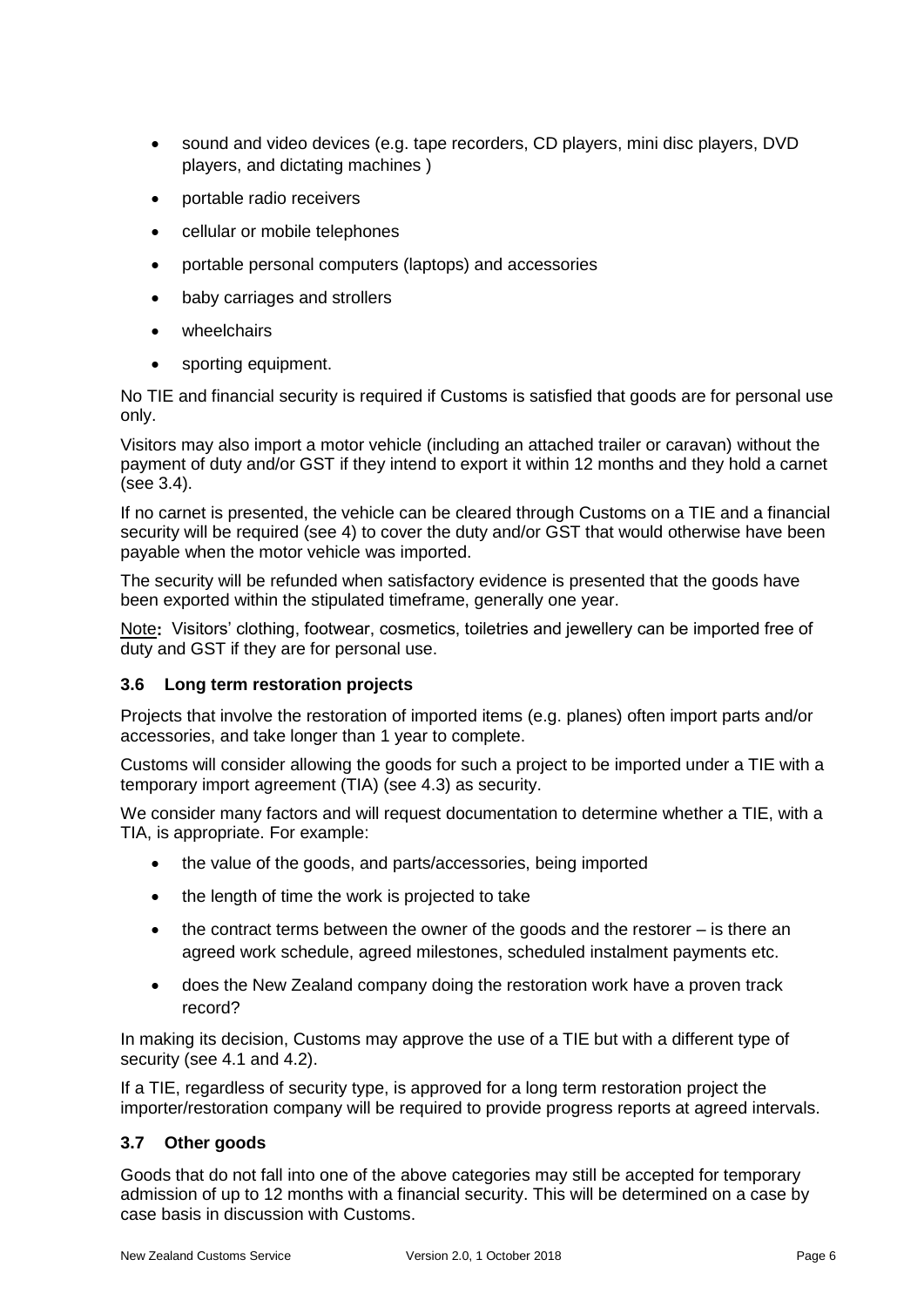## <span id="page-6-0"></span>**4. Financial securities**

There are three forms of security that may be used for temporary entry of goods. They are a:

- i. cash deposit
- ii. financial bond
- iii. temporary import approval and undertaking (TIA).

Cash deposits and financial bonds must be of sufficient value to cover any tariff duty and/or GST that would apply when the goods arrive in New Zealand. This is required in case the goods are not exported within the stipulated timeframe, or at all.

#### <span id="page-6-1"></span>**4.1 Cash deposit**

Cash deposits are held in trust, and accumulate interest. When evidence is provided that the goods have been exported within 12 months, the cash deposit plus interest (less withholding tax), is returned to the importer.

Where goods that have been entered on a TIE are to be kept in New Zealand, an import entry must be lodged with Customs, and duty and/or GST paid. If a cash deposit was secured against the TIE, the importer can request this is paid toward the duty and GST that is due.

#### <span id="page-6-2"></span>**4.2 Financial bonds**

A financial bond can be provided using form NZCS107. The bond will require a surety. Acceptable sureties can be obtained from New Zealand insurance companies and New Zealand registered banks.

#### <span id="page-6-3"></span>**4.3 Temporary import approval and undertaking (TIA)**

A TIA is a written agreement between the importer and Customs. Application for a TIA is made on form NZCS 233A (single importation) or NZCS 233B (multiple shipments).

A TIA will generally be approved for goods imported in accordance with an agreement entered into by the New Zealand government, provided Customs does not consider the importer presents a risk of non-compliance with the conditions of a temporary entry. This risk is determined by a number of factors including:

- intelligence holdings
- importers' financial position including credit level
- the type of goods
- evidence that the goods have an overseas owner
- confirmation that the goods will be returned to the owner, or leave New Zealand
- evidence that the goods are insured
- whether the importer has a beneficial interest in the goods.

For other imports, a TIA will not generally be approved if the:

- i. importer has a history of non-compliance with Customs requirements.
- ii. importation is considered to present a risk of non-compliance.
- iii. importer is not a commercial entity.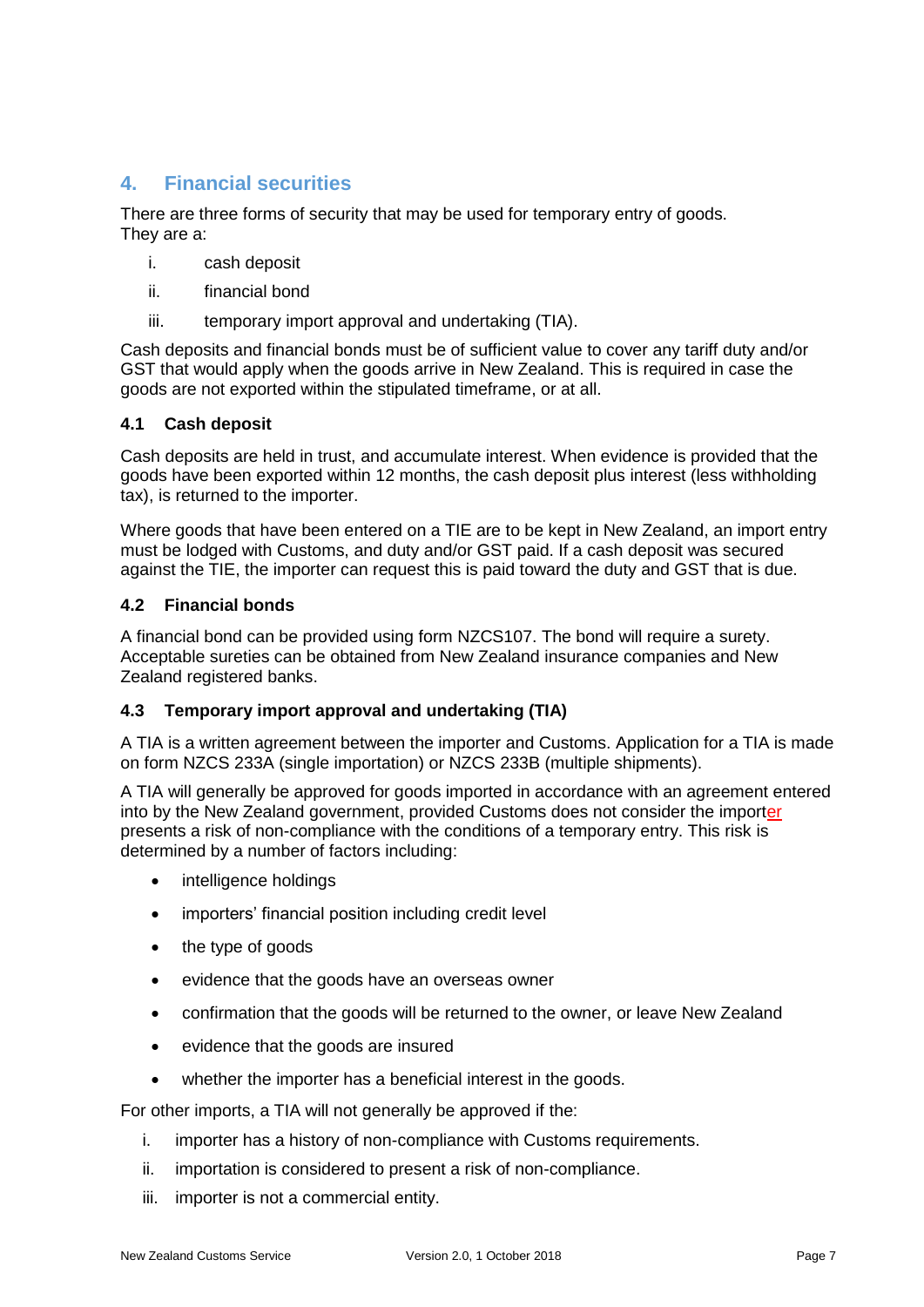A Customs broker or other agent acting with the authority of the importer may sign a TIA document on the importer's behalf provided the broker or agent understands their liability under [section 395](http://www.legislation.govt.nz/act/public/2018/0004/latest/DLM7039872.html) of the Customs and Excise 2018 and has the financial capacity to cover the duty liability. If Customs' credit risk assessment of the broker or agent's financial capacity does not support a TIA as security for a temporary import the broker or agent must either:

- i. arrange for the asset or project owner to sign the TIA, subject to Customs' credit risk assessment, or
- ii. provide evidence of their legal authority to act as the agent for the asset owner i.e. that they are indemnified for the duty if it becomes payable, or
- iii. hold adequate professional indemnity (liability) insurance.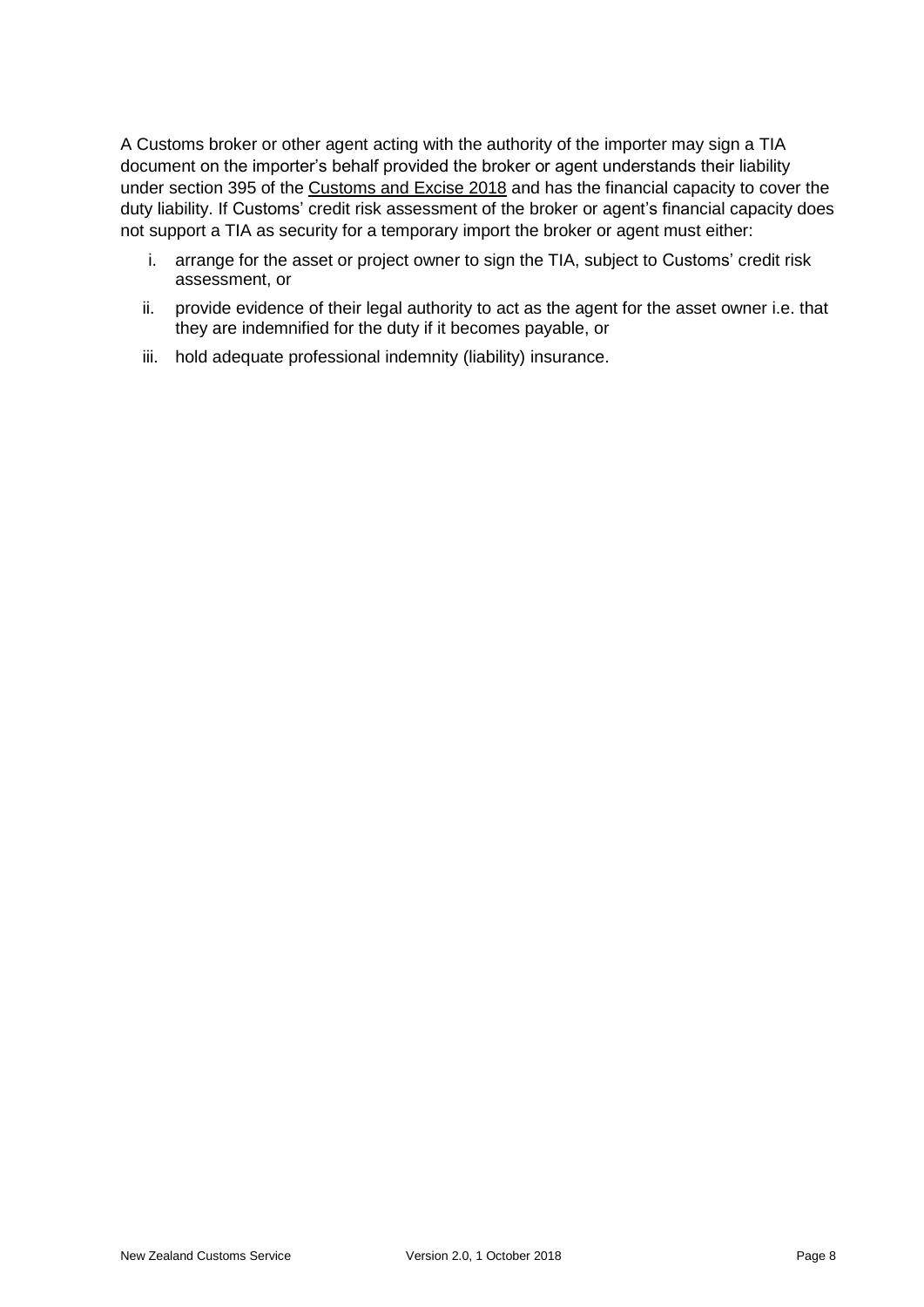## <span id="page-8-0"></span>**5. Extension of time for temporary entry**

#### <span id="page-8-1"></span>**5.1 Goods entered using a temporary import entry (including yachts and small craft)**

A TIE can be extended if:

- i. the request for extension is received in writing prior to the expiry of the temporary entry, and
- ii. there are compelling or unforeseen circumstances preventing the goods from being exported prior to the expiry of the temporary entry period.

Where extensions beyond 12 months are approved for commercial or industrial goods, duties are payable on depreciation accrued while the goods are in New Zealand. This is calculated from the time of import until the period of temporary entry is completed. The Inland Revenue straight-line depreciation method is used and the importer is responsible for ensuring that an Import entry is submitted to account for the duty and GST.

Given the length of temporary entry allowed for yachts and small craft (two years), a request for extension to that timeframe is only to be made in exceptional circumstances and will be considered on a case-by-case basis.

#### <span id="page-8-2"></span>**5.2 Carnets**

Importers who wish to extend their carnet should approach Customs for approval. The importer will need to confirm that the extension has first been approved by the issuing body. The extended carnet is then presented to the Customs office where the original carnet was presented.

Note 5.1 in relation to duty and GST payable on depreciation, also applies to commercial or industrial goods entered on a carnet.

## <span id="page-8-3"></span>**6. Exporting goods temporarily entered**

#### <span id="page-8-4"></span>**6.1 Yachts and small craft departing under their own power**

The electronic export entry giving permission for the departure of private yachts and small craft will be completed by Customs.

There are other border agency departure requirements for departing craft, and further information can be found on our [website.](https://www.customs.govt.nz/personal/travel-to-and-from-nz/travelling-to-nz/)

#### <span id="page-8-5"></span>**6.2 Carnet**

The carnet and shipping documentation is presented to Customs when the goods are shipped from New Zealand. A Customs officer will complete the re-exportation voucher of the carnet and generate an export delivery order or message which permits the goods to be loaded for export. This should be done at least 48 hours prior to the proposed departure of the goods. Evidence of shipment is required once the goods have departed.

Where goods are being carried with a passenger, a Customs officer will complete the carnet at the airport check-in counter. As 2-3 days prior notice is required, please contact Customs with flight departure information as soon as you can.

#### **6.3 Other goods**

The importer is required to submit an electronic export entry 48 hours before the goods are exported. Evidence of shipment must be provided once the goods have departed New Zealand.